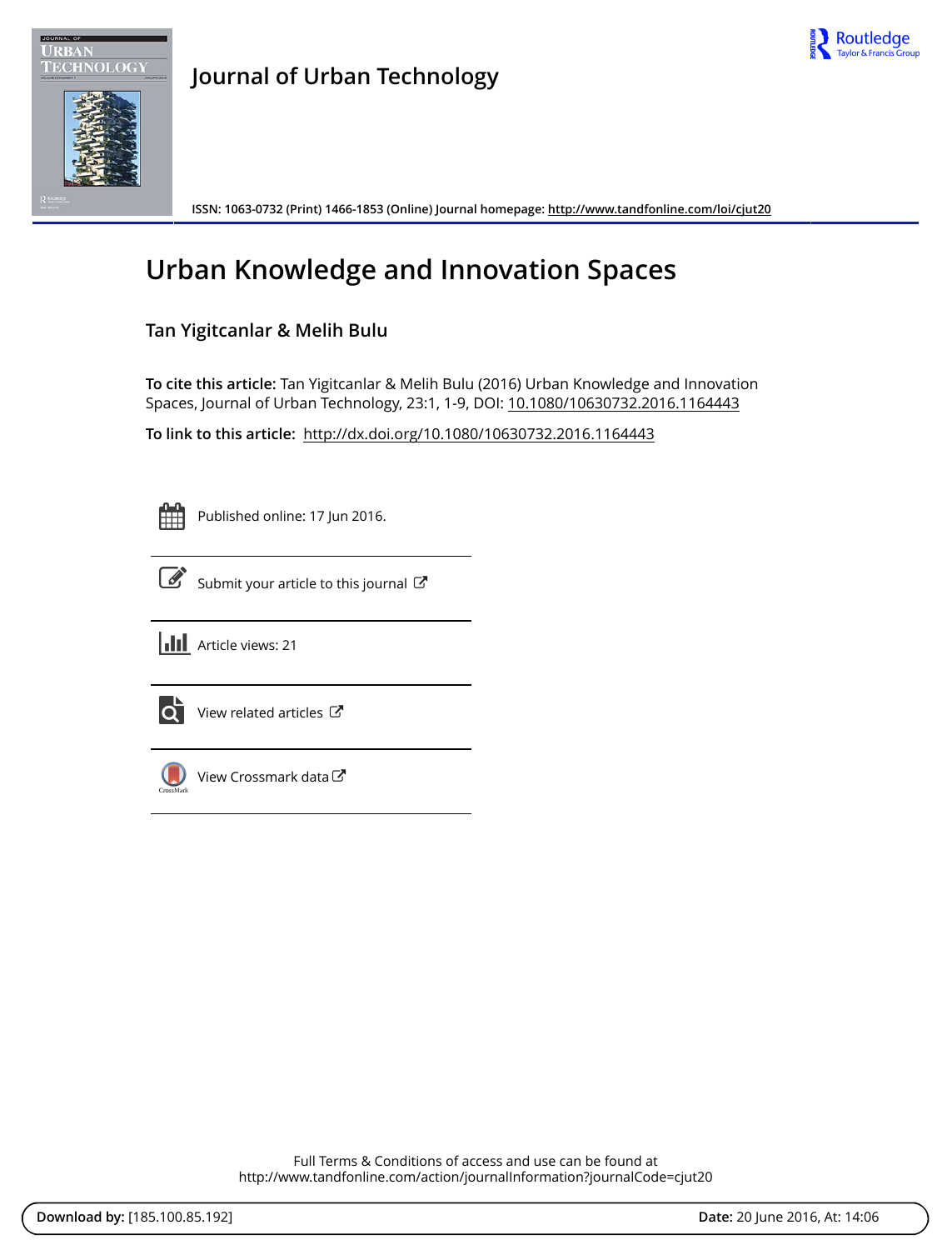### <span id="page-1-0"></span>FROM THE GUEST EDITORS

## Urban Knowledge and Innovation Spaces

#### Background

The effects of globalization, urbanization, and deindustrialization, particularly in the twenty-first century, are rapidly changing contemporary local economies, forcing cities across the world to adopt advanced information and communication technologies (ICTs), and pushing them to become more innovative and thus competitive (Bulu, [2011;](#page-7-0) Lee et al., [2014](#page-8-0); Yigitcanlar and Lee, [2014\)](#page-9-0). In this era of global rivalry, the key driver of penetration in global knowledge markets is excelling in the knowledge economy by adopting innovative mechanisms for knowledge generation (Bulu et al., [2014;](#page-7-0) Pancholi et al., [2014\)](#page-8-0). For this reason, many cities are pursuing knowledge-based urban development (KBUD). As a popular development approach, KBUD aims to bring economic prosperity, environmental sustainability, a just socio-spatial order, and good governance to cities. This development model also encourages the production and circulation of knowledge in an environmentally conserved, economically secure, socially just, and well governed human setting—a knowledge city (Bulu, [2014;](#page-7-0) Yigitcanlar, [2014\)](#page-9-0). This is to say, following a robust KBUD pathway may create cities that address the economic, social, spatial, and institutional needs of their inhabitants (Carrillo et al., [2014\)](#page-7-0).

KBUD helps create cites that foster, attract, and retain high-skilled workers and innovative companies (Yigitcanlar  $\&$  Bulu, [2015\)](#page-9-0). Cities are the natural hosts of these industries, workers, and their economic and socio-cultural activities (Yigitcanlar, [2010\)](#page-9-0). In other words, knowledge and innovation spaces, particularly in the urban context, are the natural hosts of talent and investment that generate the added value that is critical for success in the knowledge economy (Yigitcanlar and Lönnqvist, [2013](#page-9-0)). For instance, international best practice experience indicates that knowledge and innovation spaces—such as clusters of innovative industries (Boschma, [1999](#page-7-0))—make an effective contribution to the development of regional innovation systems by encouraging knowledge transfer between academic institutions and knowledge-intensive establishments, thereby resulting in start-ups and growth in innovation industries (Cooke, [2001;](#page-8-0) Mudambi, [2008](#page-8-0); Inkinen and Suorsa, [2010](#page-8-0)). Knowledge generation and innovation systems—e.g. networks of organizations, enterprises, and individuals focused on bringing new products, new processes, and new forms of organization into economic use—are spatially interlinked (Bunnell and Coe, [2001;](#page-7-0) Scott, [2001;](#page-8-0) Coenen et al., [2004;](#page-8-0) Asheim and Coenen, [2005](#page-7-0); Cooke, [2008;](#page-8-0) Asheim et al., [2011\)](#page-7-0), and commodification of science, technology, and arts takes place in knowledge and innovation spaces in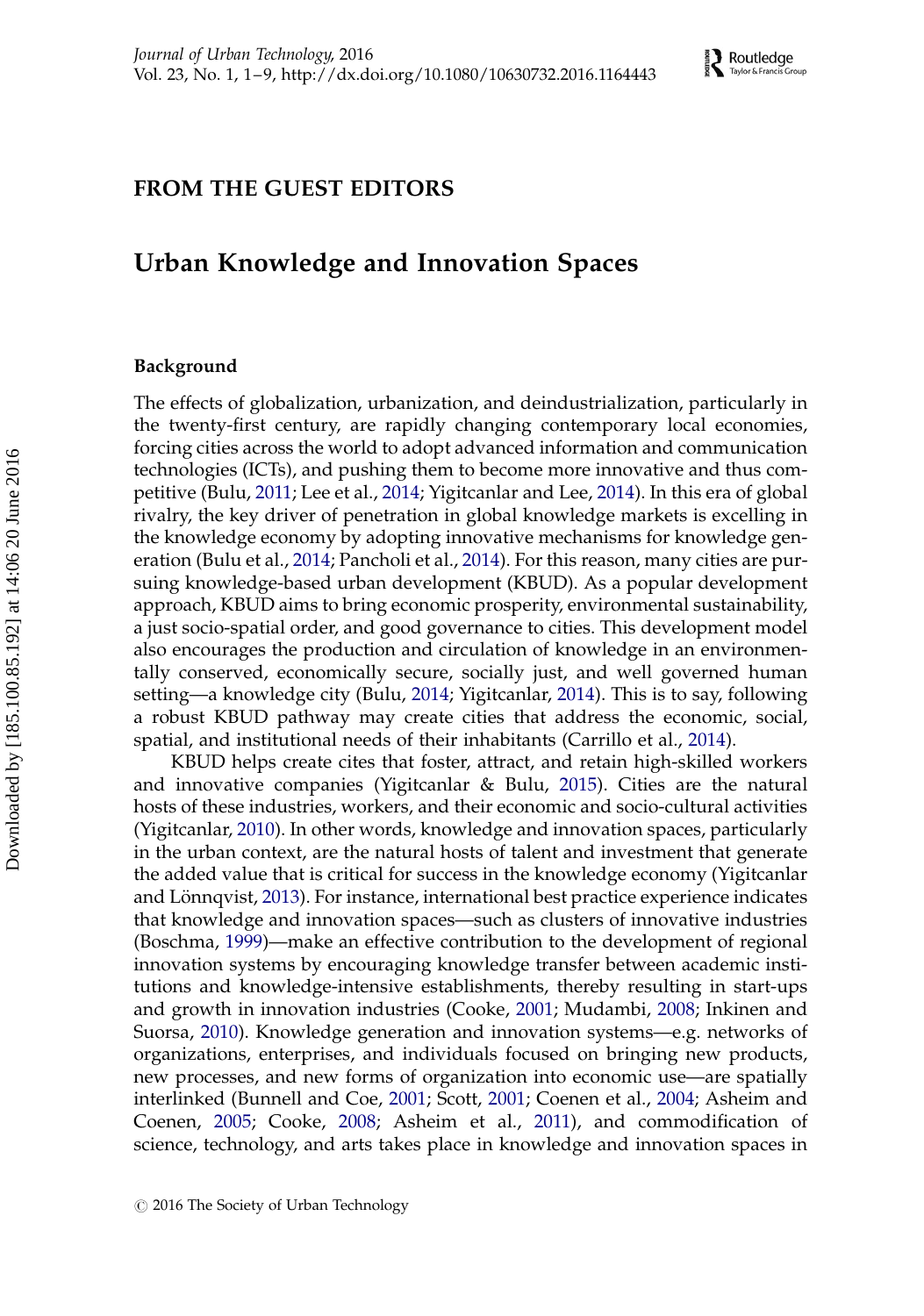<span id="page-2-0"></span>the form of generated knowledge and innovation that has a high market value (Makkonen and Inkinen, [2014\)](#page-8-0). Hence, these spaces demonstrate the potential to enhance economic growth in a city or region (Hommen et al., [2006](#page-8-0); Ratinho and Henriques, [2010\)](#page-8-0).

Urban knowledge and innovation spaces are integrated centers of knowledge generation, learning, commercialization, and lifestyle experimentation. In other words, they are high-growth knowledge industry and worker clusters, and distinguish the functional activity in an area, where agglomeration of knowledge and technological activities has positive externalities for the rest of the city as well as firms located there. Besides being spaces of innovation and knowledge generation, these spaces have been considered as a solution to complex political and economic issues in societies—e.g. regional industry problems, under-commercialization of publicly financed research, shortage of new product development, productivity issues, and unemployment (Link and Scott, [2003](#page-8-0); Carrillo et al., [2014](#page-7-0); Yigitcanlar et al., [2015](#page-9-0)). Urban administrators often view knowledge and innovation spaces as a significant policy instrument for promoting or supporting urban development and economic growth (Scott, [2006](#page-8-0); Fikirkoca and Saritas, [2012](#page-8-0)). Many have pursued the ideal of creating a knowledge and innovation space that is able to attract global flows of ideas, knowledge, people, and capital, and become a trend-setting innovation hub (Anttiroiko, [2009](#page-7-0); Florida, [2012;](#page-8-0) Makkonen and Inkinen, [2013\)](#page-8-0). However, developing knowledge and innovation spaces and catering to the needs of innovative industries have been major challenges for most cities—due to a low level of science and technology expenditure, a high level of government involvement in financing and undertaking research, a low level of private sector R&D, a lack of collaboration among firms, and exceptionally high dependence on foreign technology (Dodgson, [2011\)](#page-8-0).

The past few decades have witnessed an increased interest from local and national governments in the development of knowledge and innovation spaces—particularly in Europe, North America, and Australia (Cooke, [2002](#page-8-0)). Consequently, today, cities around the world possess model knowledge and innovation spaces (Anttiroiko, [2004;](#page-7-0) Yigitcanlar, [2009](#page-9-0); Katz and Wagner, [2014\)](#page-8-0). Pioneering examples of knowledge and innovation spaces include industry, science, or technology parks—e.g. Stanford Industrial Park (USA), Cambridge Science Park (UK), Sophia Antipolis Technology Park (France). Following the success of Silicon Valley, which emerged from the Stanford Industrial Park, the "silicon" tag has become a ubiquitous trademark for cities positioning themselves as the next major center of innovation—e.g. Silicon Hills Austin (USA), Silicon Alley New York (USA), Silicon Roundabout London (England), Silicon Glen (Scotland). Some knowledge and innovation spaces created identities based on their industrial heritage—e.g. Arabianranta Helsinki (Finland), Strijp-S Eindhoven (The Netherlands), and Ørestad Copenhagen (Denmark). Many others used more descriptive labels to indicate the specialization area—e.g. Brisbane Creative Industries and Ecosciences Precincts (Australia), Biotech Bavaria (Germany), and Solid State Pharmaceutical Cluster (Ireland). Others seek to integrate R&D, technology, and medical activity with top universities in an urban setting including those Innovation and Knowledge Districts in Boston, New York, San Francisco, Pittsburgh, Providence (USA), and 22@Barcelona (Spain).

Knowledge and innovation spaces take on many different forms and highlight different industries, which vary according to local contextual features. While there are some common features among all, many of them are typologically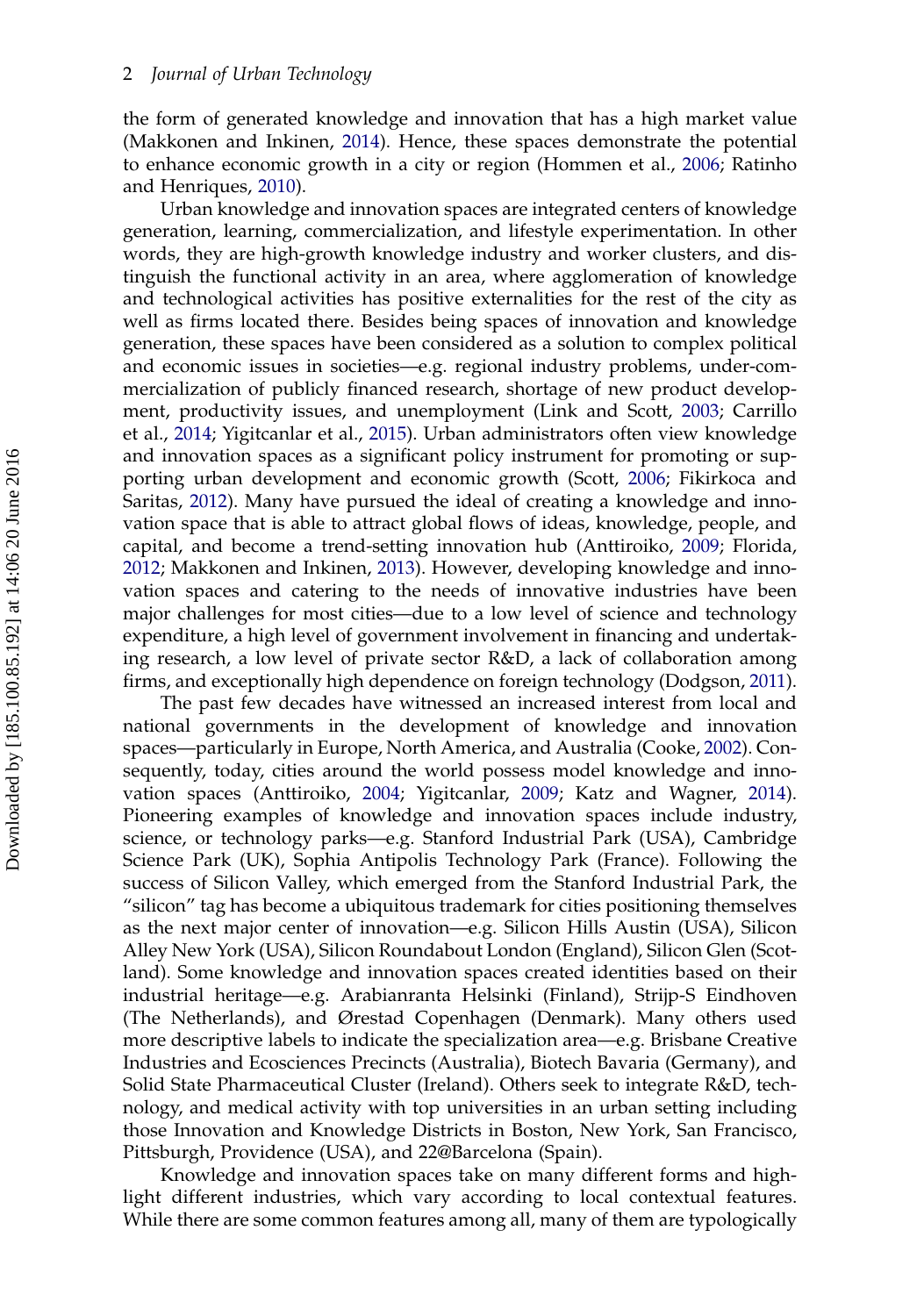<span id="page-3-0"></span>dissimilar from each other. For example, they are found in different settings (i.e. urban, suburban, exurban), they may host different anchor industries, possess different physical layouts, size, developmental constraints or objectives. They may be driven by different regional industries, policy and planning regimes, and institutional characteristics. Although some evolved organically or without government assistance, in most cases, their development was planned or incentivized by government—e.g. One-north, Singapore; Ørestad, Denmark; Hsinchu Science and Industrial Park, Taiwan (Hu, [2008:](#page-8-0) Yigitcanlar et al., [2008b\)](#page-9-0). In both organic and planned knowledge and innovation spaces, local contextual features play a key role in determining their shape and outcomes (Baum et al., [2009;](#page-7-0) Grodach, [2012\)](#page-8-0) According to the literature, human, physical, and institutional capital (Kozak, [2011](#page-8-0); Lönnqvist et al., [2014\)](#page-8-0), economic development policymaking (Leydesdorff, [1995;](#page-8-0) Cooke and Leydesdorff, [2006](#page-8-0); Huggins and Strakova, [2012](#page-8-0)), and planning systems (Knight, [1995](#page-8-0); Yigitcanlar et al., [2008a](#page-9-0); Grodach, [2013](#page-8-0)) play an indispensable role in the formation of knowledge and innovation spaces.

In recent years, "knowledge precincts" or "knowledge community precincts" have gained popularity. They form the nucleus of KBUDs because they offer a home for knowledge industries and their workers—and most recently, for their families. Knowledge precincts are mixed-use environments of housing, business, education, and leisure in an urban-like setting designed to gather the creative class of knowledge workers and innovative knowledge industries (Yigitcanlar et al., [2008b\)](#page-9-0). The relation between creativity, human capital, and firm growth rates shows fostering, attracting, and retaining knowledge workers to knowledge precincts is a force of successful economic and sustainable development (Boschma and Ter Wal, [2007](#page-7-0)). Likewise, during the last decade, the importance of attracting talented workers to innovate and generate new knowledge, especially in knowledge precincts, has been highlighted in numerous urban and regional development policies (Verdich, [2010\)](#page-8-0). While knowledge workers are highly-mobile and their choices regarding place are influenced by different economic, social, environmental, and individual factors, a comprehensive understanding of these factors and correlations between them remain challenging issues. Yigitcanlar et al. ([2007\)](#page-9-0) and Yigitcanlar and Dur [\(2013](#page-9-0)) have elaborated some of these challenges and the key role of knowledge workers in developing knowledge precincts.

#### The Focus Issue

Against this background, it is possible to state that while there is a growing literature in the field, there is still rather limited research that systematically investigates knowledge and innovation spaces and the specific roles that assets, policy, and planning play in the formation, stimulation, and sustained success of knowledge precincts. Therefore, the main purpose of this Focus Issue on "Urban Knowledge and Innovation Spaces" of the Journal of Urban Technology is to contribute to the knowledge pool in this area, particularly with new evidence driven from empirical research. The Focus Issue contains the full versions of a selection of best papers that were presented at the 7th Knowledge Cities World Summit (KCWS-2014) held on September 23– 27, 2014 in Tallinn, Estonia—co-organized by the World Capital Institute and Tallinn University. This issue consists of six papers focusing on the complementary aspects of empirical urban knowledge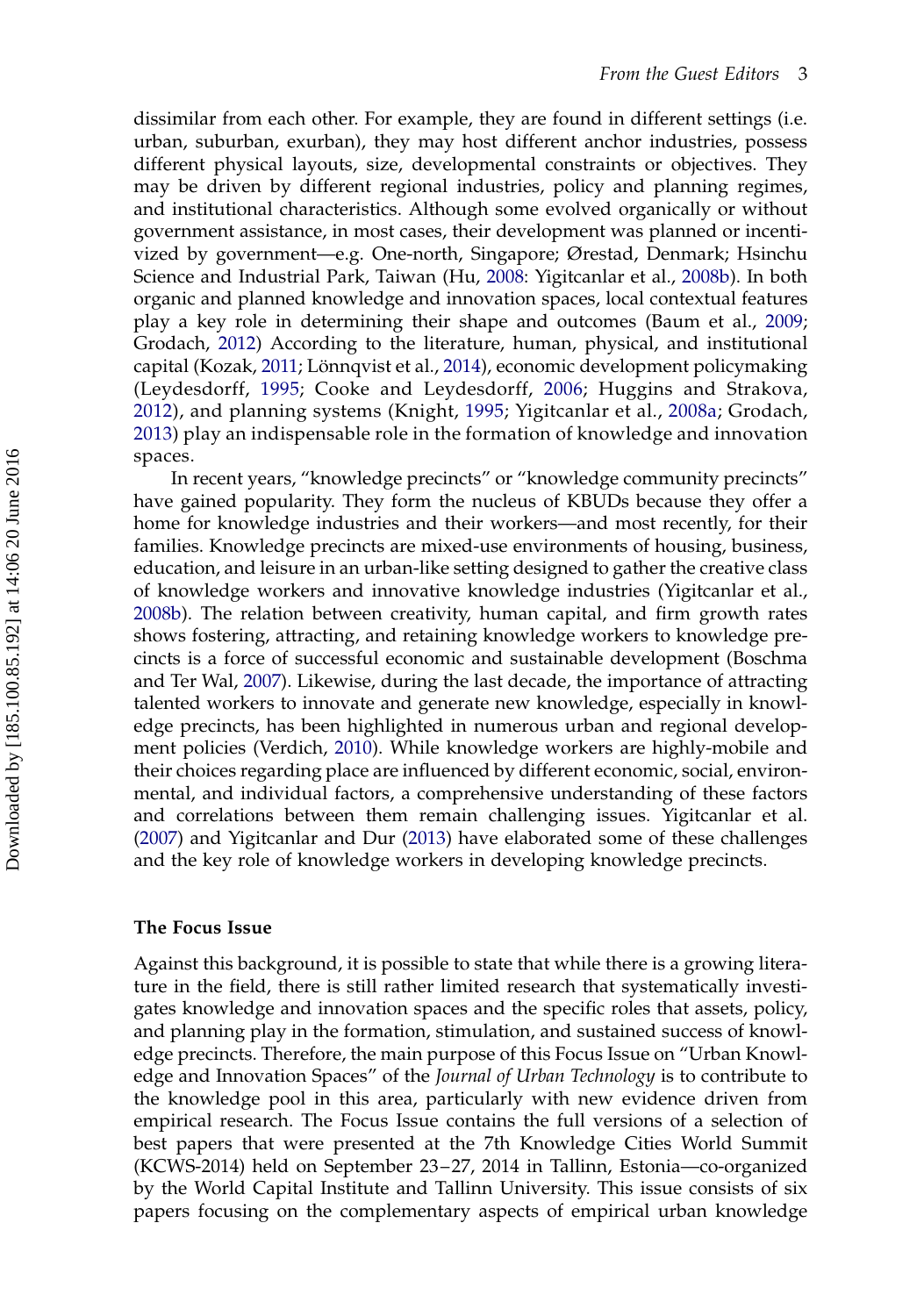and the investigation of innovation space. The guest editors have selectively identified and invited the authors to rewrite and extend their conference papers for resubmission to the Focus Issue. These extended versions underwent a second round of independent double-blind and editorial review before the final decision for their inclusion was made. Collectively, we hope this group of papers, which provide rich and diverse perspectives on the topic, will help produce thriving KBUDs, bridge research gaps, and shed light on new research directions.

Following the editorial commentary, the Focus Issue starts with a paper by Willem van Winden and Luis De Carvalho ("Urbanize or Perish? Assessing the Urbanization of Knowledge Locations in Europe") that explores the drivers behind a recent urban turn in the spatial orientation of knowledge hubs or urban knowledge and innovation spaces. The study associates this urban turn with: the consolidation of a knowledge economy with more interactive and distributed modes of knowledge creation; shifting working, living, and consumption preferences of knowledge workers; and the rising expectations placed on knowledge hubs as urban regeneration engines. The authors argue that the spatial integration of knowledge locations in dense and vibrant urban settings is not equally relevant for all types of knowledge-based activities because of nuanced worker preferences and knowledge-sourcing modes. The paper suggests that activities that more intensively rely on symbolic knowledge for innovation tend to have a stronger preference for urban settings, while this is less the case for analytical and synthetic knowledge. The research provides support from the case studies of Kista Science Park in Stockholm (Sweden), The Digital Hub in Dublin (Ireland), and Biocant in Coimbra (Portugal).

In their paper, "Economic Geography of Knowledge Intensive Technology Clusters: Lessons from the Helsinki Metropolitan Area," Tommi Inkinen and Inka Kaakinen analyze industrial clusters as urban knowledge and innovation spaces of Helsinki (Finland). The research, first, identifies significant clusters through statistical analysis to provide analytical perspective on the study's knowledge-intensive economic geography. Then, the paper analyzes these knowledgeintensive industrial clusters and their internal structures with the following research questions in mind: How diverse are the identified clusters in terms of their internal structure? Are there spatial irregularities identifiable in these structures? The analysis reveals that knowledge-intense clusters are strongly localized close to the infrastructural nodes as their physical localization is also closely linked to road and rail structures and terminals. Additionally, the findings indicate: Helsinki's clusters are plural entities and their diversities do not follow clearly identifiable predetermined logic; that knowledge-based industries focusing on immaterial products tend to have closer central proximity than other industries but variations are extensive; and that the cluster diversity indicates that Helsinki has reached a critical threshold for manifesting agglomeration gains that generate and extend industrial diversities within key-clusters.

The next paper, "The Spatio-Relational Nature of Urban Innovation Systems: Universities, Knowledge Intensive Business Service Firms, and Collaborative Networks," by Andrew Johnson and Robert Huggins, offers a study that aims to contribute to an enhanced understanding of the urban knowledge networks existing between knowledge-intensive business service firms and universities. The paper examines the extent to which urban knowledge-intensive business service firms engage in collaborative relationships with research institutes. The research uses a dataset containing details of formal collaborative linkages between urban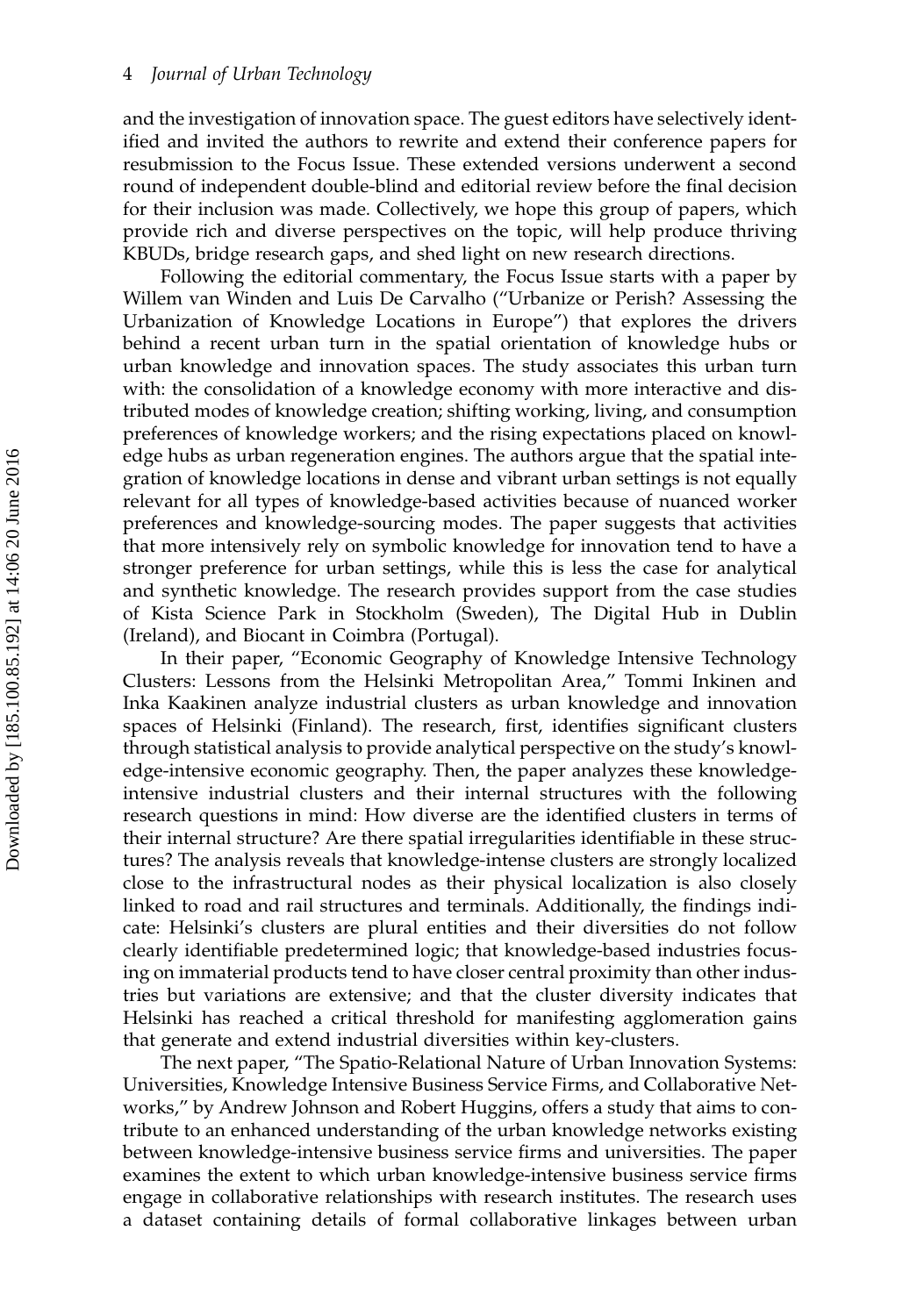knowledge-intensive business service firms and universities (in the United Kingdom). Using a logistic regression model, the empirical analysis examines the factors influencing the spatio-relational scope of these linkages, specifically the propensity to enter into collaborations beyond the immediate vicinity of the firm. The analysis provides a contribution to understanding the factors that underlie the development of urban knowledge spaces, especially the spatial limits of effective urban knowledge networks. The paper contributes to theory relating to innovation system formation as well as to that concerning network space. It also provides insights for policymakers seeking to establish or reinvigorate urban knowledge and innovation hubs.

In his paper, "Concentration and Mobility of Knowledge Workers: An Intercity Analysis of Sydney, Melbourne, and Brisbane," Richard Hu looks at the contribution of knowledge workers to the development and growth of knowledge and innovation spaces. The study particularly investigates the knowledge capacity and the competitive relationship between cities in contemporary globalization. Drawing upon the global city thesis on advanced producer services and the city network model, the research measures the concentration and mobility of knowledge workers among three global cities: Sydney, Melbourne, and Brisbane (Australia). The author argues that knowledge workers are important agents in the making of urban knowledge space and intercity knowledge flow. The investigation finds that Sydney's dominance in the Australian urban system has been strengthened despite challenges from Melbourne and Brisbane. Moreover, the findings which ascertain the linkage between the ranking of a global city and its knowledge capacity, provide new insight into the debates on Australian global cities, and suggest possible new directions for global city aspirations in the case of Melbourne and Brisbane. The paper indicates that the study is an effort to bridge the global city and the knowledge city discourses, and that cross-fertilization suggests a potential need for new policy thinking.

Gökçen Arkalı Olcay and Melih Bulu use their paper, "Technoparks and Technology Transfer Offices as Drivers of Innovation Economy: Lessons from Istanbul's Innovation Spaces," to focus on their investigation of university-initiated technology parks and technology transfer offices, as urban knowledge and innovation spaces. The study explores whether the growth of technology parks enhances the innovation capabilities of an organization and a city. The paper also investigates various university-industry linkage mechanisms such as the licensing of university-developed technology, consulting arrangements, and agreements regarding the commercialization of technology in evaluating the success of university-industry cooperative actions. The findings highlight the contribution of universities through technology parks and technology transfer offices to help Istanbul (Turkey) become an innovative city that houses prosperous urban knowledge and innovation spaces. The paper provides a concise yet up-to-date review of studies from the recent literature to understand the contribution of universities on cities' innovativeness, and compares and discusses the position of Istanbul as an innovative city from the perspective of innovation built up by its universities.

The final paper by Tan Yigitcanlar, Mirko Guaralda, Manuela Taboada, and Surabhi Pancholi, "Place Making for Knowledge Generation and Innovation: Planning and Branding Brisbane's Knowledge Community Precincts," explores the role of planning and branding in developing thriving knowledge and innovation spaces. The paper investigates the relationship between planning, branding,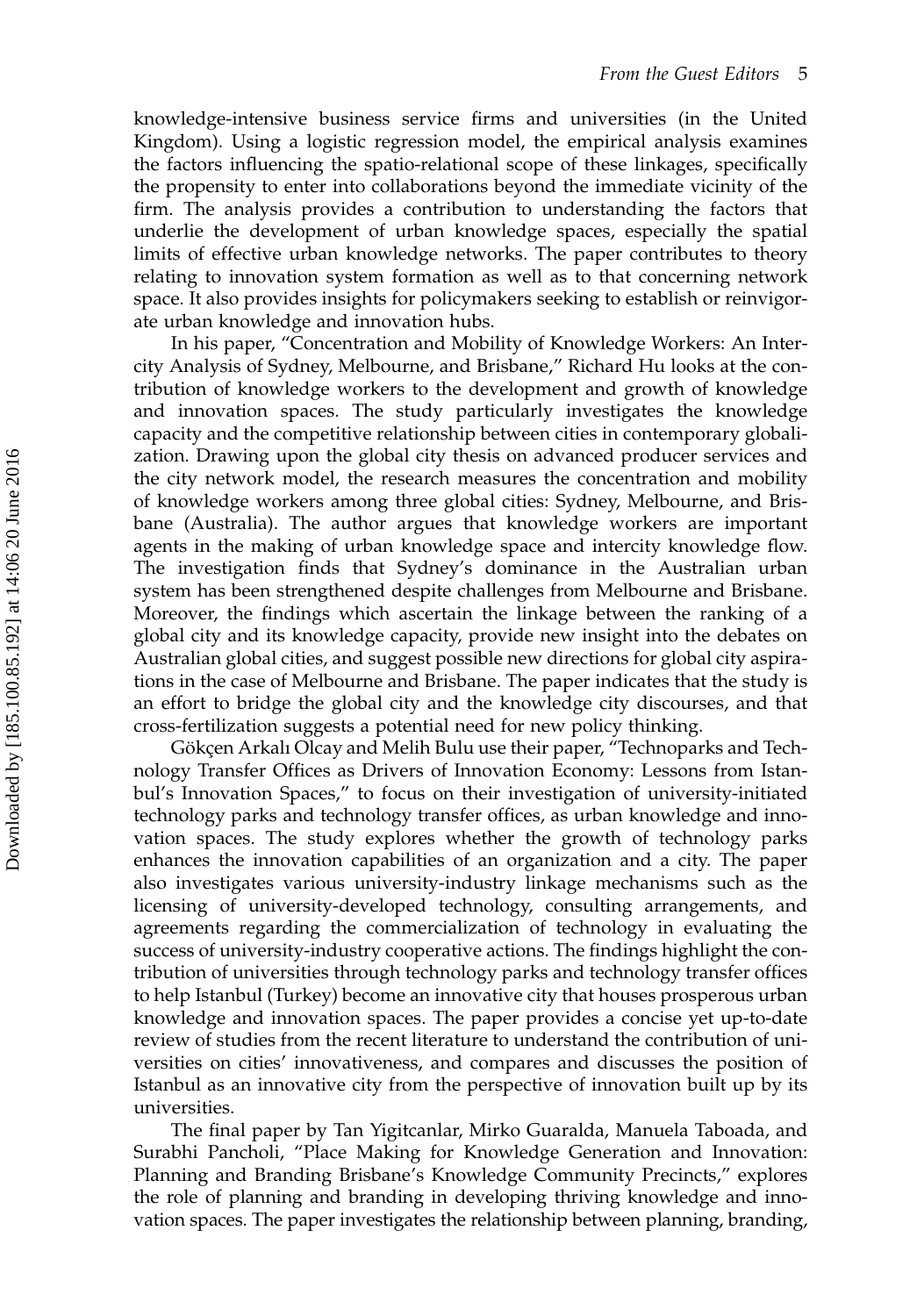#### <span id="page-6-0"></span>6 Journal of Urban Technology

and the conceived space with a particular focus on knowledge community precincts, as urban knowledge and innovation spaces. The paper addresses two questions: What are the signifiers that inform conceived place in the case of knowledge community precincts? How effective are branding and planning strategies in developing knowledge community precincts? The paper reviews the literature thoroughly, develops an analysis framework constituted of several brand and plan indicators, and uses the framework to analyze case studies of knowledge community precincts. The research adopts an empirical approach for the investigation of the case studies focusing on the planning and place branding experiences of three knowledge community precincts from Brisbane (Australia)—namely Boggo Road Knowledge Precinct, Kelvin Grove Urban Village, and the University of the Sunshine Coast Knowledge Town.

#### Concluding Remarks and Research Directions

The Focus Issue generates new insights by investigating urban knowledge and innovation spaces from various disciplinary angles (i.e. economic geography, urban planning, urban design, architecture, marketing, urban studies, knowledge management, engineering, and strategic management) and country contexts (i.e. Australia, Finland, Ireland, Portugal, Sweden, Turkey, and the United Kingdom). Besides, the issue highlights a number of ongoing discussions, including "whether the success of Silicon Valley can be replicated," "whether planned knowledge and innovation spaces can compete with the organically evolved ones," and "whether Florida's [\(2012](#page-8-0)) Creative Class Thesis is reliable in the particular setting of knowledge and innovation spaces." Along with these, some of the papers of the Focus Issue bring related questions to mind, such as "What role does quality of life play in making knowledge and innovation spaces?" In response to this question, the literature (e.g. Ling and Dale, [2011\)](#page-8-0) claims that quality of life and place is a key attractor for knowledge workers who are seeking diversity of opportunities, ideas, and amenities—such as access to green space, culture and arts, and sources of creativity and innovation—that provide them high-level wellbeing. However, further empirical evidence is needed to produce a comprehensive understanding of the quality of life and place and location choices of knowledge workers. Linked to the quality of life and place issue, place making and branding are other areas that require further research and empirical testing in particular looking at their effectiveness in developing thriving knowledge and innovation spaces. These two interconnected issues bring the key question of—asked by Pancholi et al. [\(2014](#page-8-0)), and also stands as a major challenge in utilizing urban space as a center for innovation— "What are the major factors that determine the success of urban knowledge and innovation spaces?" In the light of these issues, we compile the following sets of generic research questions focusing on the "context," "policy," and "planning" domains of urban knowledge and innovation spaces. We believe investigating these issues further in prospective research projects by scholars of the interdisciplinary field will shed light on better conceptualization and utilization of urban knowledge and innovation spaces.

(i) What are the key attributes, contextual features, and factors of success for creating and stimulating knowledge and innovation spaces?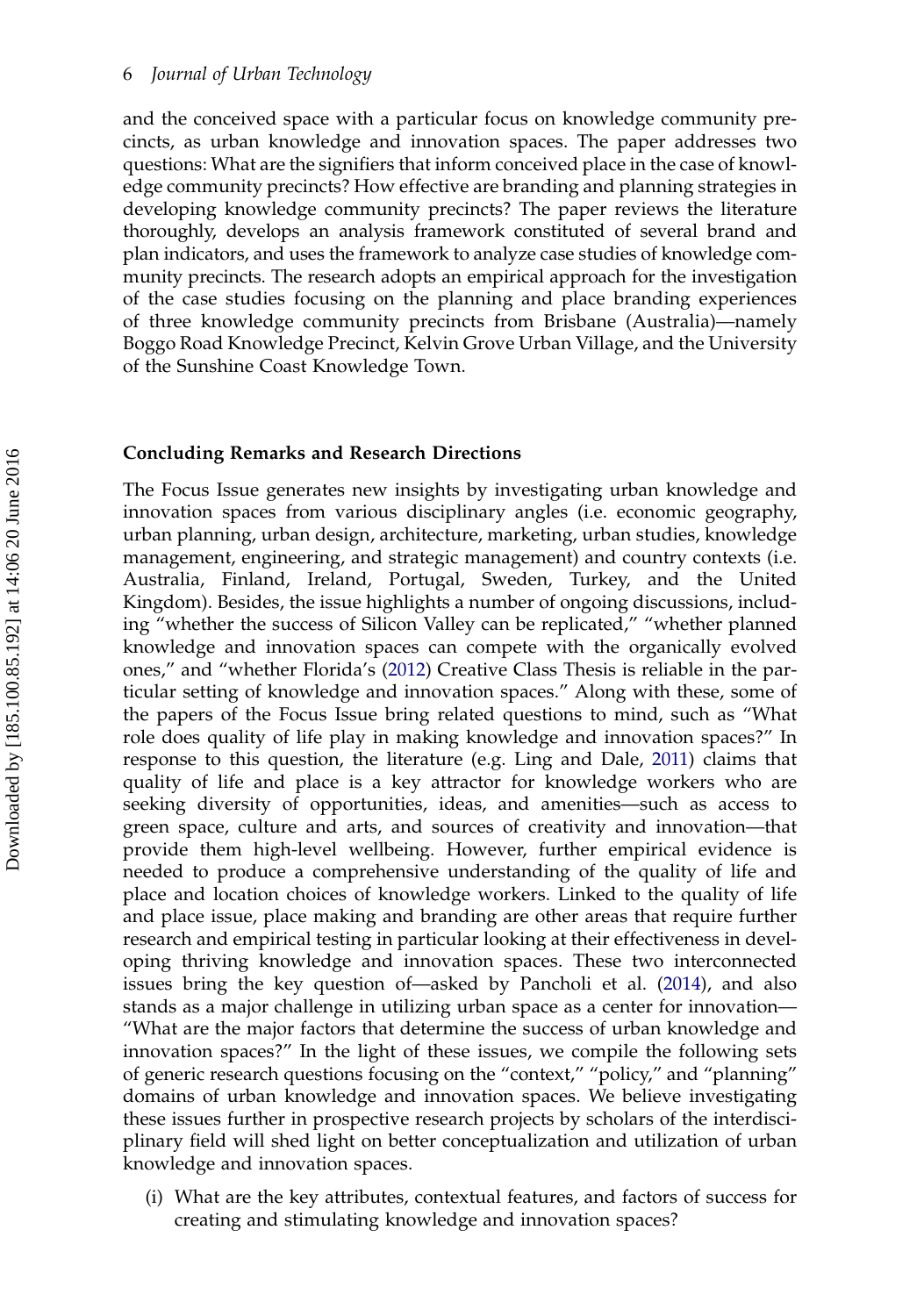- <span id="page-7-0"></span>(ii) How does the local asset base influence the development and management of knowledge and innovation spaces?
- (iii) What is the role of economic development policymaking in the formation of knowledge and innovation spaces?
- (iv) Which aspects of the local context frame the direction of policy supporting the formation of knowledge and innovation space?
- (v) What are the unintended consequences of policies promoting the formation of knowledge and innovation spaces?
- (vi) What is the contribution of urban planning and design to the development of knowledge and innovation spaces?
- (vii) What are the essential urban development characteristics and conditions of knowledge and innovation spaces?
- (viii) How can knowledge and innovation spaces be planned and successfully integrated into the urban fabric?

#### Acknowledgments

We wish to thank the authors of the Focus Issue papers for accepting our invitation and submitting and revising their manuscripts within a short time, and thanks to the referees for their thorough and timely reviews. Finally, we want to thank the editor-in-chief, Richard E. Hanley, for inviting us to edit this Focus Issue.

#### ORCID

Tan Yigitcanlar D<http://orcid.org/0000-0001-7262-7118>

#### Bibliography

- A. Anttiroiko, "Science Cities: Their Characteristics and Future Challenges," International Journal of Technology Management 28: 3 –6 ([2004\)](#page-2-0) 395– 418.
- A. Anttiroiko, "Making of an Asia-Pacific High-Technology Hub: Reflections on the Large-Scale Business Site Development Projects of the Osaka City and the Osaka Prefecture," Regional Studies 43: 5 ([2009\)](#page-2-0) 759–769.
- B. Asheim and L. Coenen, "Knowledge Bases and Regional Innovation Systems: Comparing Nordic Clusters," Research Policy 34: 8 ([2005\)](#page-1-0) 1173 –1190.
- B. Asheim, J. Moodysson and F. Tödtling, "Constructing Regional Advantage: Towards State-of-the-Art Regional Innovation System Policies in Europe?" European Planning Studies 19: 7 ([2011](#page-1-0)) 1133–1139.
- S. Baum, K. O'Connor and T. Yigitcanlar, "The Implications of Creative Industries for Regional Out-comes," International Journal of Foresight and Innovation Policy 5: 1-3 ([2009\)](#page-3-0) 44-64.
- R.A. Boschma, "The Rise of Clusters of Innovative Industries in Belgium During the Industrial Epoch," Research Policy 28: 8 [\(1999](#page-1-0)) 853– 871.
- R.A. Boschma and A.L. Ter Wal, "Knowledge Networks and Innovative Performance in an Industrial District: The Case of A Footwear District in the South of Italy," Industry and Innovation 14: 2 ([2007\)](#page-3-0) 177–199.
- M. Bulu, "Measuring Competitiveness of Cities: Turkish Experience," International Journal of Knowledge-Based Development 2: 3 ([2011](#page-1-0)) 267– 281.
- M. Bulu, "Upgrading A City via Technology," Technological Forecasting and Social Change 89 ([2014\)](#page-1-0) 63– 67.
- M. Bulu, M.A. Önder and V. Aksakalli, "Algorithm-Embedded IT Applications for an Emerging Knowl-edge City: Istanbul, Turkey," Expert Systems with Applications 41: 12 [\(2014](#page-1-0)) 5625-5635.
- T. Bunnell and N. Coe, "Spaces and Scales of Innovation," Progress in Human Geography 25: 4 ([2001\)](#page-1-0) 569–589.
- J. Carrillo, T. Yigitcanlar, B. Garcia and A. Lönnqvist, Knowledge and the City: Concepts, Applications and Trends of Knowledge-Based Urban Development (New York: Routledge, [2014\)](#page-1-0).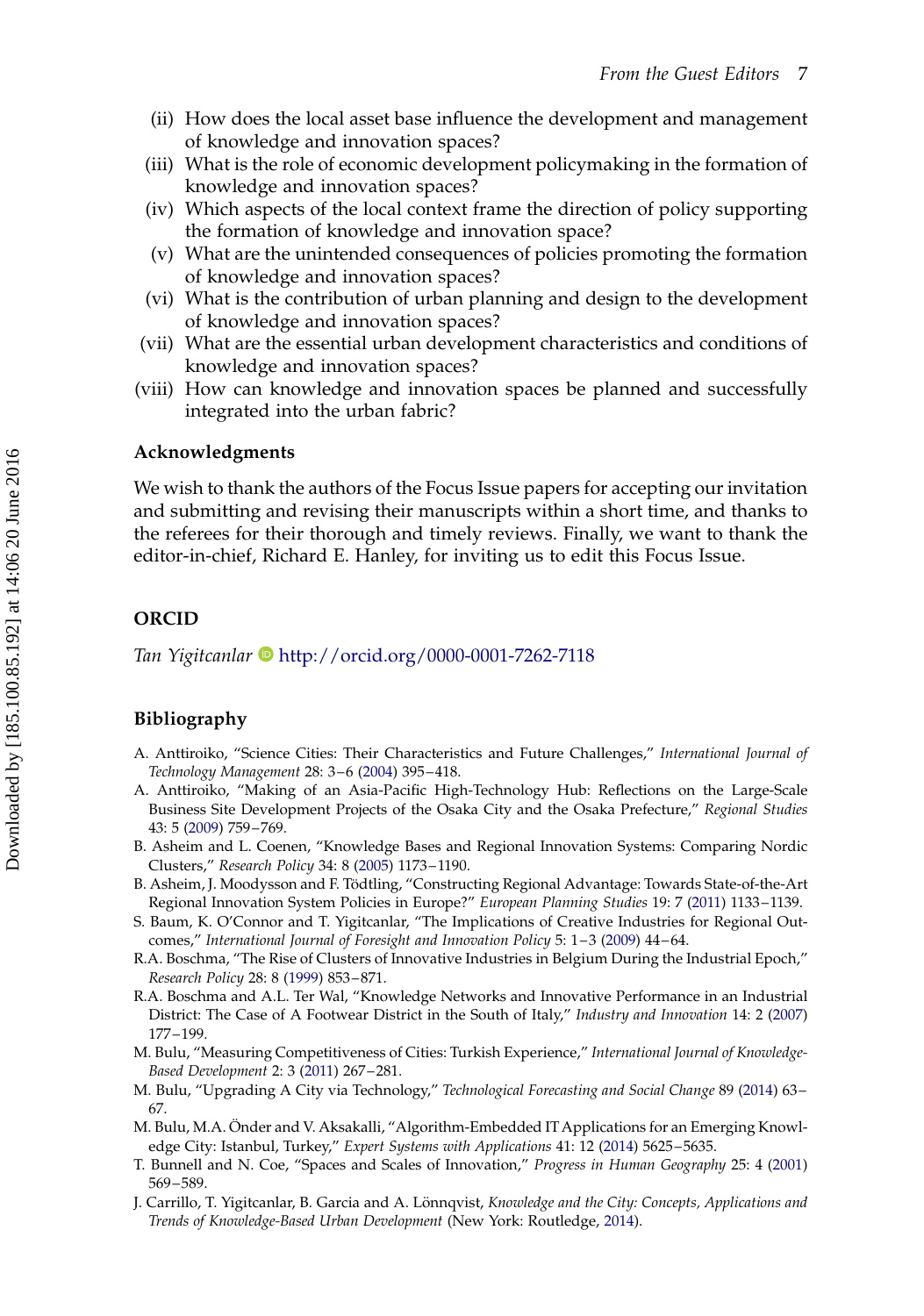- <span id="page-8-0"></span>L. Coenen, J. Moodysson and B. Asheim, "Nodes, Networks and Proximities," European Planning Studies 12: 7 [\(2004](#page-1-0)) 1003– 1018.
- P. Cooke, "Regional Innovation Systems, Clusters, and the Knowledge Economy," Industrial and Corporate Change 10: 4 ([2001](#page-1-0)) 945– 974.
- P. Cooke, Knowledge Economies: Clusters, Learning and Cooperative Advantage (London: Routledge, [2002](#page-2-0)).
- P. Cooke, "Distinctive Proximities : Between Implicit and Explicit Knowledge in ICT and Biotechnology Innovation," Revue D'Economie Régionale & Urbaine 3: 1 ([2008\)](#page-1-0) 381–409.
- P. Cooke and L. Leydesdorff, "Regional Development in the Knowledge-Based Economy: The Con-struction of Advantage," The Journal of Technology Transfer 31: 1 [\(2006](#page-3-0)) 5-15.
- M. Dodgson, "Systems Thinking, Market Failure, and the Development of Innovation Policy: The Case of Australia," Research Policy 40: 9 ([2011\)](#page-2-0) 1145– 1156.
- A. Fikirkoca and O. Saritas, "Foresight for Science Parks: the Case of Ankara University," Technology Analysis & Strategic Management 24: 10 ([2012\)](#page-2-0) 1071–1085.
- R. Florida, The Rise of the Creative Class: Revisited (New York: Basic books, [2012\)](#page-2-0).
- C. Grodach, "Before and After The Creative City: The Politics Of Urban Cultural Policy in Austin, Texas," Journal of Urban Affairs 34: 1 ([2012](#page-3-0)) 81–97.
- C. Grodach, "Cultural Economy Planning in Creative Cities: Discourse and Practice," International Journal of Urban and Regional Research 37: 5 ([2013\)](#page-3-0) 1747–1765.
- L. Hommen, D. Doloreux and E. Larsson, "Emergence and Growth of Mjärdevi Science Park in Linköping, Sweden," European Planning Studies 14: 10 [\(2006](#page-2-0)) 1331–1361.
- T. Hu, "Interaction among High-Tech Talent and its Impact on Innovation Performance: A Comparison of Taiwanese Science Parks at Different Stages of Development," European Planning Studies 16: 2 [\(2008](#page-3-0)) 163– 187.
- R. Huggins and L. Strakova, "Knowledge-based Economic Development in Emerging Regions: Policy Issues and Implications in the Balkan Peninsula," Regional Studies 46: 7 [\(2012](#page-3-0)) 961–975.
- T. Inkinen and K. Suorsa, "Intermediaries in Regional Innovation Systems: High-Technology Enterprise Survey From Northern Finland," European Planning Studies 18: 2 ([2010\)](#page-1-0) 169– 187.
- B. Katz and J. Wagner, The Rise of Innovation Districts: A New Geography of Innovation in America (Washington: Brookings Institute, [2014\)](#page-2-0).
- R. Knight, "Knowledge-Based Development: Policy and Planning Implications for Cities," Urban Studies 32: 2 [\(1995](#page-3-0)) 225–260.
- M. Kozak, "Strategic Approach to Intellectual Capital Development in Regions," International Journal of Learning and Intellectual Capital 8: 1 ([2011](#page-3-0)) 76–93.
- J.H. Lee, M.G. Hancock and M.C. Hu, "Towards an Effective Framework for Building Smart Cities: Lessons From Seoul and San Francisco," Technological Forecasting and Social Change 89: 1 ([2014\)](#page-1-0) 80–99.
- L. Leydesdorff, "The Triple Helix-University-Industry-Government Relations," Easst Review 14: 1  $(1995)$  $(1995)$  9-14.
- C. Ling and A. Dale, "Nature, Place and the Creative Class: Three Canadian Case Studies," Landscape and Urban Planning 99: 3-4 ([2011](#page-6-0)) 239-247.
- A. Link and J. Scott, "U.S. Science Parks: the Diffusion of an Innovation and its Effects on the Academic Missions of Universities," International Journal of Industrial Organization 21: 1 [\(2003](#page-2-0)) 1323-1356.
- A. Lönnqvist, J. Kapyla, H. Salonius and T. Yigitcanlar, "Knowledge That Matters: Identifying Regional Knowledge Assets of the Tampere Region," European Planning Studies 22: 10 ([2014\)](#page-3-0) 2011–2029.
- T. Makkonen and T. Inkinen, "Innovative Capacity, Educational Attainment and Economic Development in the European Union: Causal Relations and Geographical Variations," European Planning Studies 21: 6 [\(2013](#page-2-0)) 1958– 1976.
- T. Makkonen and T. Inkinen, "Innovation Quality in Knowledge Cities: Empirical Evidence of Innovation Award Competitions in Finland," Expert Systems with Applications 41: 12 [\(2014](#page-2-0)) 5597–5604.
- R. Mudambi, "Location, Control and Innovation in Knowledge-Intensive Industries," Journal of Economic Geography 8: 5 [\(2008](#page-1-0)) 699–725.
- S. Pancholi, T. Yigitcanlar and M. Guaralda, "Urban Knowledge and Innovation Spaces: Concepts, Conditions and Contexts," Asia Pacific Journal of Innovation and Entrepreneurship 8: 1 ([2014\)](#page-1-0) 15– 38.
- T. Ratinho and E. Henriques, "The Role of Science Parks and Business Incubators in Converging Countries: Evidence From Portugal," Technovation 30: 1 [\(2010](#page-2-0)) 278-290.
- A. Scott, Global City-Regions: Trends, Theory, Policy (New York: Oxford University Press, [2001](#page-1-0)).
- A. Scott, "Entrepreneurship, Innovation and Industrial Development: Geography and the Creative Field Revisited," Small Business Economics 26: 1 [\(2006](#page-2-0)) 1 –24.
- M. Verdich, "Creative Migration? The Attraction and Retention of the 'Creative Class' in Launceston, Tasmania," Australian Geographer 41: 1 [\(2010\)](#page-3-0) 129–140.